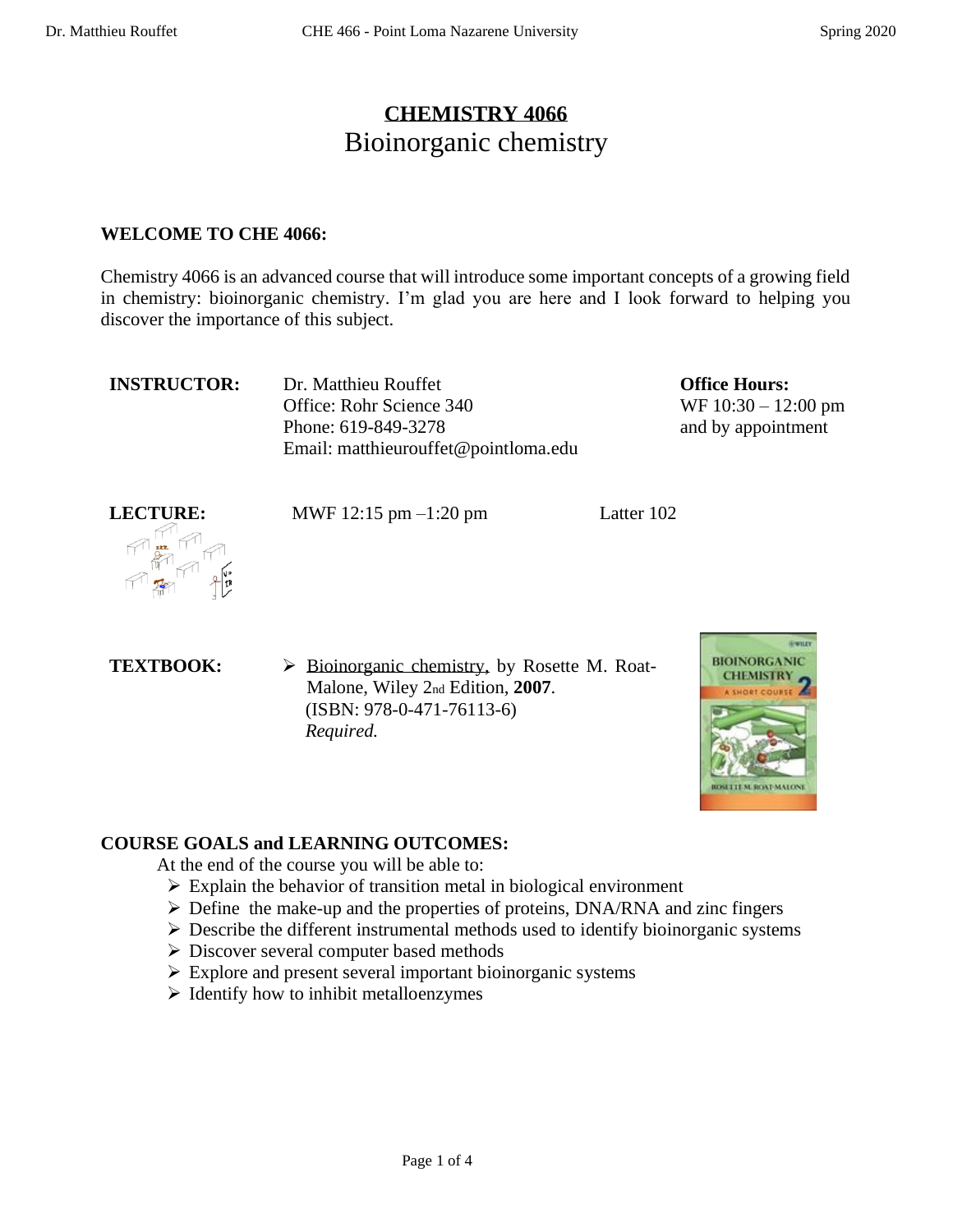# **PLNU MISSION**

#### *To Teach ~ To Shape ~ To Send*

Point Loma Nazarene University exists to provide higher education in a vital Christian community where minds are engaged and challenged, character is modeled and formed, and service becomes an expression of faith. Being of Wesleyan heritage, we aspire to be a learning community where grace is foundational, truth is pursued, and holiness is a way of life.

#### **ACADEMIC HONESTY**

Students should demonstrate academic honesty by doing original work and by giving appropriate credit to the ideas of others. Academic dishonesty is the act of presenting information, ideas, and/or concepts as one's own when in reality they are the results of another person's creativity and effort. A faculty member who believes a situation involving academic dishonesty has been detected may assign a failing grade for that assignment or examination, or, depending on the seriousness of the offense, for the course. Faculty should follow and students may appeal using the procedure in the university Catalog. See [Academic Policies](http://catalog.pointloma.edu/content.php?catoid=18&navoid=1278) for definitions of kinds of academic dishonesty and for further policy information.

# **ACADEMIC ACCOMMODATIONS**

While all students are expected to meet the minimum standards for completion of this course as established by the instructor, students with disabilities may require academic adjustments, modifications or auxiliary aids/services. At Point Loma Nazarene University (PLNU), these students are requested to register with the Disability Resource Center (DRC), located in the Bond Academic Center. [\(DRC@pointloma.edu](mailto:DRC@pointloma.edu) or 619-849-2486). The DRC's policies and procedures for assisting such students in the development of an appropriate academic adjustment plan (AP) allows PLNU to comply with Section 504 of the Rehabilitation Act and the Americans with Disabilities Act. Section 504 (a) prohibits discrimination against students with special needs and guarantees all qualified students equal access to and benefits of PLNU programs and activities. After the student files the required documentation, the DRC, in conjunction with the student, will develop an AP to meet that student's specific learning needs. The DRC will thereafter email the student's AP to all faculty who teach courses in which the student is enrolled each semester. The AP must be implemented in all such courses.

If students do not wish to avail themselves of some or all of the elements of their AP in a particular course, it is the responsibility of those students to notify their professor in that course. PLNU highly recommends that DRC students speak with their professors during the first two weeks of each semester about the applicability of their AP in that particular course and/or if they do not desire to take advantage of some or all of the elements of their AP in that course.

# **FINAL EXAMINATION POLICY**

Successful completion of this class requires taking the final examination (in form of oral presentations) **on its scheduled days**. The final examination schedule is posted on the [Class](http://www.pointloma.edu/experience/academics/class-schedules) [Schedules](http://www.pointloma.edu/experience/academics/class-schedules) site. No requests for early examinations or alternative days will be approved.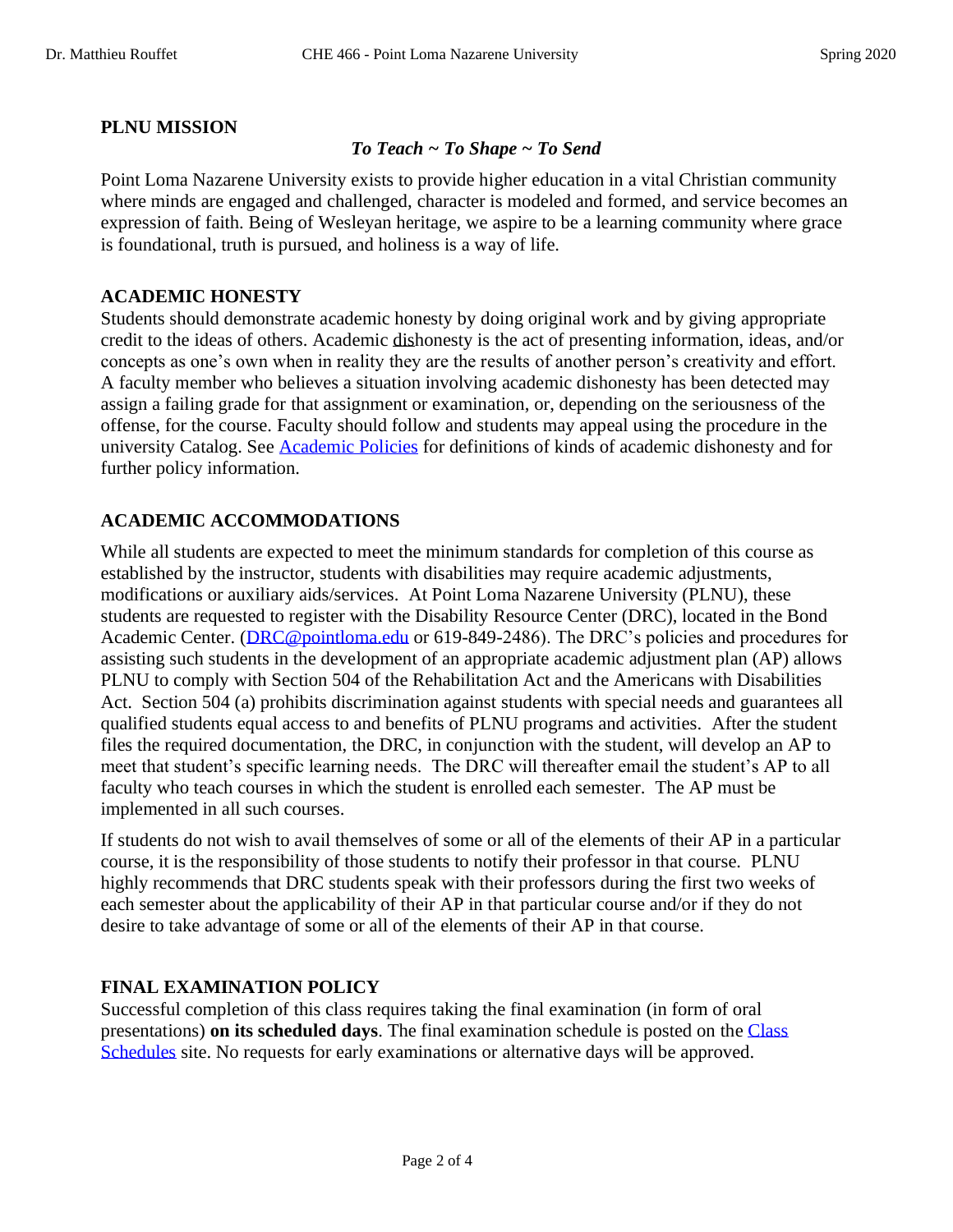# **PLNU COPYRIGHT POLICY**

Point Loma Nazarene University, as a non-profit educational institution, is entitled by law to use materials protected by the US Copyright Act for classroom education. Any use of those materials outside the class may violate the law.

# **ATTENDANCE AND PARTICIPATION**

Regular and punctual attendance at all classes is considered essential to optimum academic achievement. If the student is absent from more than 10 percent of class meetings, the faculty member can file a written report which may result in de-enrollment. If the absences exceed 20 percent, the student may be de-enrolled without notice until the university drop date or, after that date, receive the appropriate grade for their work and participation. See [Academic Policies](http://catalog.pointloma.edu/content.php?catoid=18&navoid=1278) in the Undergraduate Academic Catalog.

## **ADMINISTRATION:**

Exams and Quizzes: Two quizzes and 3 homework sets will be given during the semester. Make-up exams will be arranged only if the instructor is contacted prior to the scheduled exam time and then only if you present an institutionally valid excuse. There will be no make-up quizzes.

## **EVALUATION:**

The activities described above will contribute to your total course grade according to the following:

| $\triangleright$ Homework                  | 30% |
|--------------------------------------------|-----|
| $\triangleright$ Quizzes (x2)              | 30% |
| $\triangleright$ Oral presentation/project | 40% |

Letter grades will be assigned at the end of the course based on your percentage of total possible points, according to the following scale:

| $A. 90 - 92.9 %$         | $\mathbf{A}$ 93 – 100 % |                     |
|--------------------------|-------------------------|---------------------|
| <b>B</b> . $80 - 82.9$ % | <b>B</b> $83 - 86.9$ %  | $B_+$ 87 – 89.9 %   |
| $C. 70 - 72.9 %$         | $C$ 73 – 76.9 %         | $C_{+}$ 77 – 79.9 % |
| <b>D.</b> $60 - 62.9$ %  | <b>D</b> $63 - 66.9$ %  | $D_{+}$ 67 – 69.9 % |
| $\rm{F}$ < 59.9 %        |                         |                     |